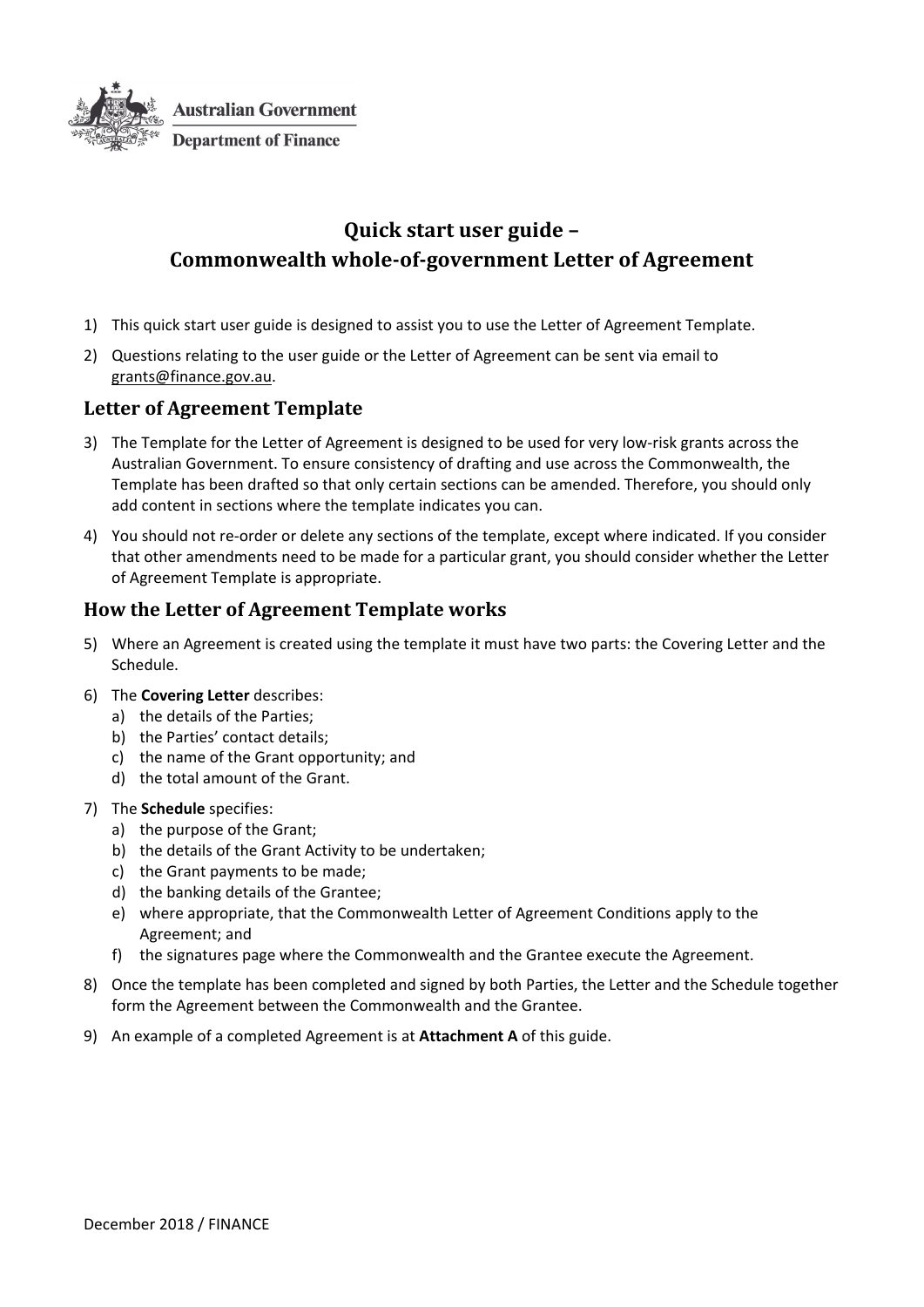## **Attachment A – Example Letter of Agreement**

Department of Finance One Canberra Avenue FORREST ACT 2603

Sarah Surf 123 Canberra Street CANBERRA ACT 2600

Dear Ms Surf

### **Letter of Agreement**

I am writing to offer you, Sarah Surf (ABN 79 123 456 789), an Australian Government grant under the Helping Individuals Understand the Financial Framework course. The offer is for a grant of **\$5,500** (five thousand five hundred dollars) total, including \$500 (five hundred dollars) GST, (the Grant) to undertake the Grant Activity as set out in the attached Grant Schedule.

To accept this offer and enter into an agreement with the Commonwealth, represented by the Department of Finance (ABN 61970 632 495) in relation to the Grant, please sign the attached Grant Schedule and send or email a scanned copy to the address below by 1 January 2019, otherwise this offer will lapse.

Provided the signed copy of the Grant Schedule is received by the Commonwealth by this date, this Letter and the Grant Schedule and the Commonwealth Letter of Agreement Conditions will form a legally enforceable agreement in relation to the Grant.

Please send or email a scanned copy of the signed and completed Grant Schedule to:

Betty Beach, Senior Policy Officer Financial Framework Grants Program Department of Finance grants@finance.gov.au or One Canberra Avenue, Forrest, 2603

If you have any questions about this offer, please contact Betty Beach, 02 6215 1234*,* betty.beach@finance.gov.au.

Yours sincerely

Samuel Sand Branch Manager Financial Framework Grants Program

XX December 2018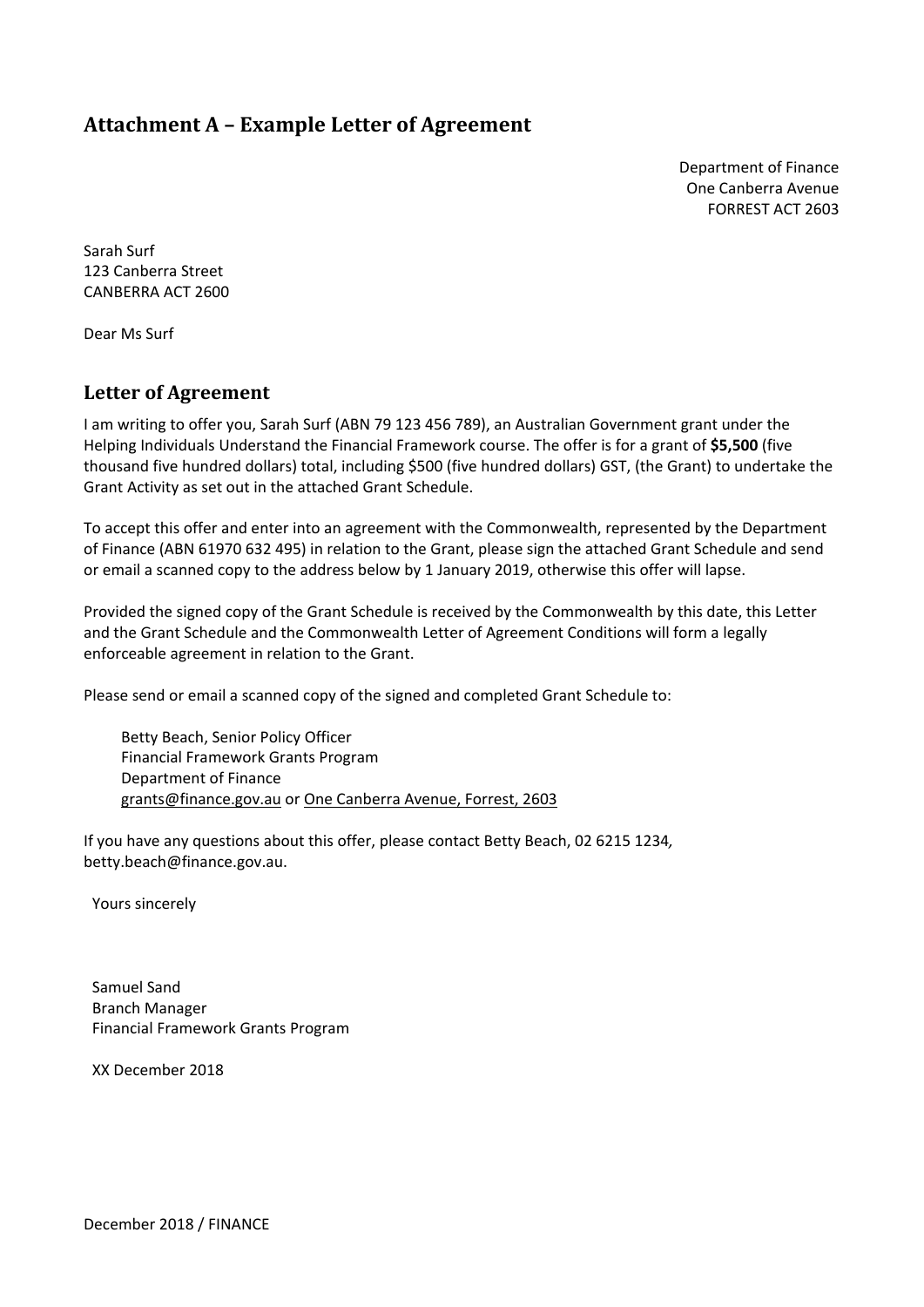# **Grant Schedule**

### **Grant**

The amount of the Grant is **\$5,500** (five thousand five hundred dollars) total, including \$500 (five hundred dollars) GST. The payments of the Grant will be made as follows:

| \$2,750 | On acceptance of the Grant                                                            |
|---------|---------------------------------------------------------------------------------------|
| \$2,750 | On completion of the Grant, including submission of the Certificate of Completion and |
|         | the signed Financial Statement.                                                       |

The parties acknowledge and agree that they are each registered for GST purposes, have each quoted their Australian Business Number to the other and must notify the other of any changes in their GST status. The Grantee agrees that the Commonwealth will issue the Grantee with a recipient created tax invoice, and the Grantee will not issue any tax invoices, for any taxable supply the Grantee makes under this Agreement.

Subject to the Grantee's compliance with this Agreement, payments will be made into the following bank account:

| Account Name:      | Sarah Surf              |
|--------------------|-------------------------|
| Account Number:    | 12 123 123              |
| <b>BSB Number:</b> | 012 345                 |
| Bank Name:         | <b>Bank of Canberra</b> |

The Grant must be held in an account in the Grantee's name and which the Grantee controls, with an authorised deposit‐taking institution authorised under the *Banking Act 1959* (Cth).

#### **Grant Activity**

The purpose of the Grant is to promote Understanding of the Commonwealth's Financial Framework. The Grant is being provided as part of the Helping Individuals Understand the Financial Framework Course.

Attend a session of the Understanding the Commonwealth's Financial Framework.

#### **Other conditions**

#### (Option A - the Letter of Agreement Conditions are not to be attached and other conditions, such as the **following, are optional. Delete/ insert as required)**

#### Spending the Grant

Within **14** days of completing the above Grant Activity, the Grantee must provide the Department of Finance with:

- copy of certificate of completion for attendance at the Helping Individuals Understand the Financial Framework course.
- a signed financial statement verifying that any money received from the Department of Finance has been spent in accordance with this Letter.
- receipt/s demonstrating that any money received from the Department of Finance has been spent in accordance with this Letter; and
- repayment of any grant amount that has not been spent in accordance with this Letter, or is additional to requirements, unless agreed otherwise in writing by the Department of Finance.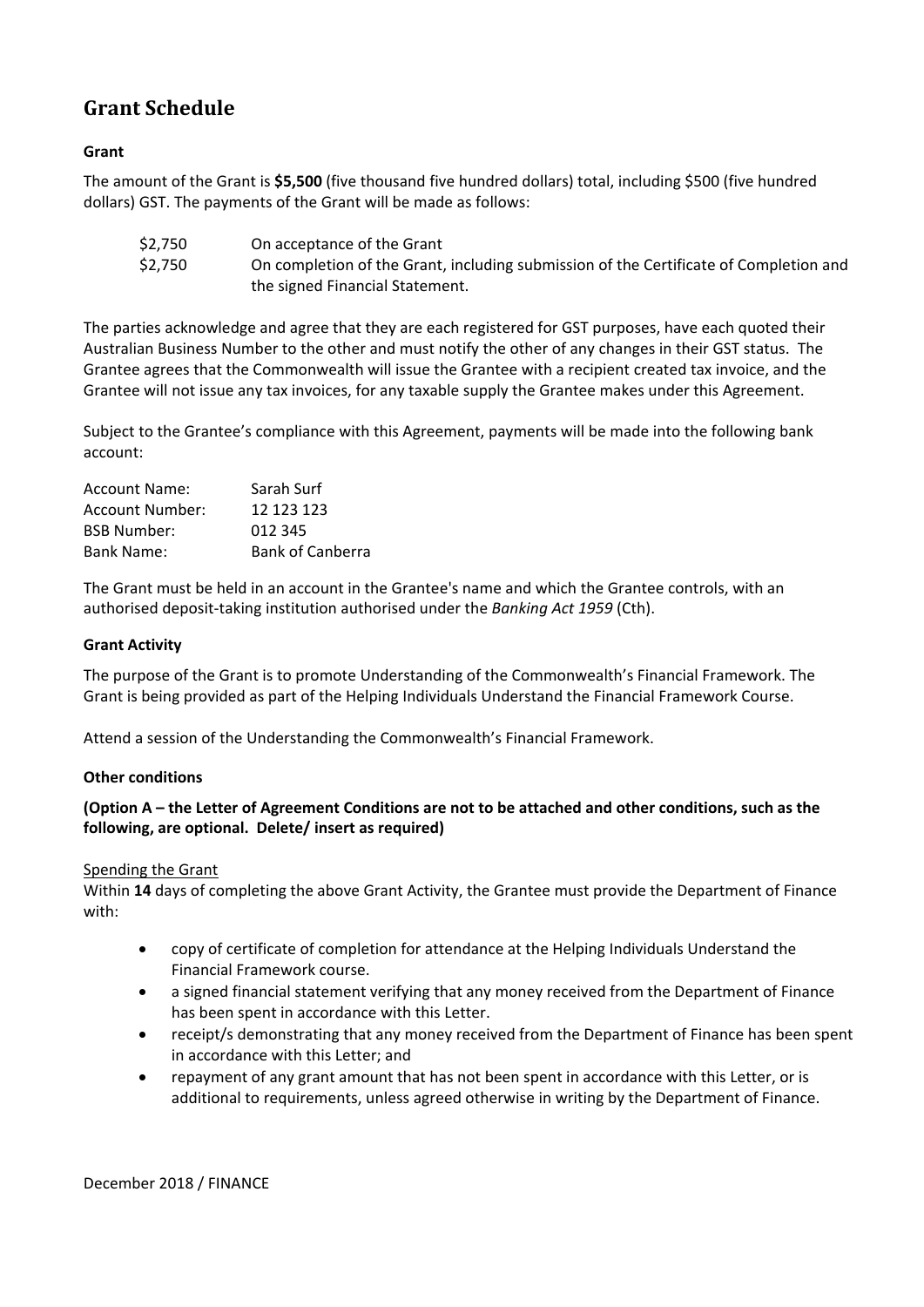#### Governing Law

This Agreement is governed by the law of the Australian Capital Territory

#### Record Keeping

The Grantee agrees.to maintain records of the performance of the Grant Activity and the expenditure of the Grant for a period of one year after completing the Grant Activity and to make them available to the Commonwealth on request.

#### *Or (if applicable)*

#### **(Option B – the Letter of Agreement Conditions are to be attached)**

The Agreement will end once the Commonwealth accepts a signed statement from the Grantee that meets the requirements of clause 5 of the *Commonwealth Letter of Agreement Conditions*. (Attached)

#### Governing Law

This Agreement is governed by the law of the Australian Capital Territory

#### Record Keeping

The Grantee agrees to maintain records under clause 7 of the Commonwealth Letter of Agreement Conditions for one year after completing the Grant Activity.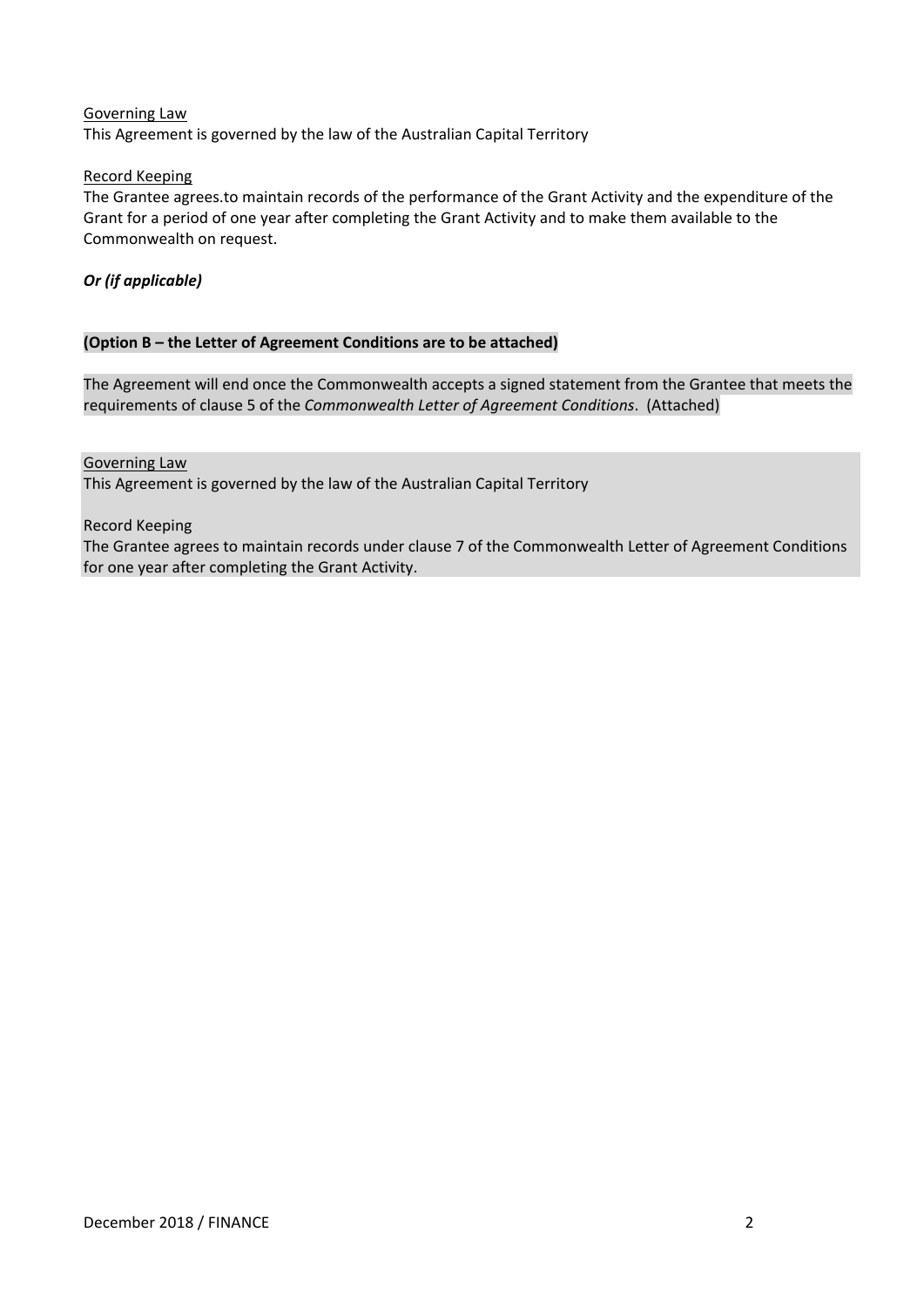# **Commonwealth Letter of Agreement Conditions**

#### **1. Undertaking the Grant Activity**

1.1 The Grantee agrees to use the Grant and undertake the Grant Activity in accordance with this Agreement.

#### 1.2 The Grantee must meet the eligibility requirements relating to the National Redress Scheme

u) set out under the relevant grant opportunity guidelines at all times during the term of this Agreement.

#### **2. Acknowledgements**

The Grantee agrees to acknowledge the Commonwealth's support in any material published in connection with this Agreement and agrees to use any form of acknowledgment the Commonwealth reasonably specifies.

#### **3. Notices**

The Grantee agrees to promptly notify the Commonwealth of anything reasonably likely to affect the performance of the Grant Activity, including any actual, perceived or potential conflict of interest which could affect the Grantee's performance of this Agreement and to take action to resolve the conflict.

#### **4. Payment of the Grant**

4.1 The Commonwealth agrees to pay the Grant to the Grantee in accordance with this Agreement.

4.2 The parties agree that the amount of the Grant is inclusive of any GST payable and the Grantee agrees to pay all taxes, duties and government charges in connection with the performance of this Agreement. The Grantee must on request provide the Commonwealth with a tax invoice before the Commonwealth is obliged to pay any amount under this Agreement.

#### **5. Spending the Grant**

The Grantee agrees to spend the Grant for the sole purpose of undertaking the Grant Activity, and to provide a statement, in the form required by the Commonwealth and signed by the Grantee, verifying that the Grant Activity has been undertaken and the Grant was spent in accordance with this Agreement. **6. Repayment**

If any of the Grant amount has been spent other than in accordance with this Agreement or on expiration or termination of this Agreement is additional to the requirements of the Grant Activity, the Grantee agrees to repay that amount to the Commonwealth, unless the Commonwealth agrees in writing otherwise.

#### **7. Record keeping**

The Grantee agrees to maintain records of the performance of the Grant Activity and the expenditure of the Grant for the period specified in the Grant Schedule and to make them available to the Commonwealth on request.

#### **8. Privacy**

When dealing with Personal Information (as defined in the *Privacy Act 1988*) in carrying out the Grant Activity, the Grantee agrees not to do anything which, if done by the Commonwealth, would be a breach of the *Privacy Act 1988*.

#### **9. Grant Activity material**

The Grantee gives (or procures for) the Commonwealth a non‐ exclusive, irrevocable, royalty-free licence to use, reproduce, publish and adapt all material that is provided to the Commonwealth under this Agreement. This includes a right to

December 2018 / FINANCE

#### sub‐license that material.

#### **10. Confidentiality**

A party agrees not to disclose the other's confidential information without its prior written consent unless required or authorised by law or Parliament.

#### **11. Insurance**

The Grantee agrees to maintain adequate insurance for the duration of this Agreement and provide the Commonwealth with proof when requested.

#### **12. Licences and approvals**

The Grantee must ensure that all persons engaged to work on the Grant Activity obtain and maintain all relevant licences, registrations or other approvals required by applicable laws or as directed by the Commonwealth, including but not limited to police checks, Working With Children checks and Working with Vulnerable People checks. The Grantee must ensure that any subcontract entered into by the Grantee for the purposes of this Agreement imposes these same obligations on the subcontractor and requires the subcontractor to include these obligations in any secondary subcontracts.

#### **13. Dispute resolution**

13.1 The parties agree not to initiate legal proceedings in relation to a dispute unless they have tried and failed to resolve the dispute by negotiation.

13.2 The parties agree to continue to perform their respective obligations under this Agreement where a dispute exists. 13.3 The procedure for dispute resolution does not apply to action relating to termination or urgent litigation.

#### **14. Termination for default**

The Commonwealth may terminate this Agreement by notice where it reasonably believes the Grantee:

- (a) has breached this Agreement; or
- (b) has provided false or misleading statements in their application for the Grant; or
- (c) has become bankrupt or insolvent, entered into a scheme of arrangement with creditors, or come under any form of external administration.

The Commonwealth will not be required to make any further payments of the Grant after the termination of the Agreement.

#### **15. General provisions**

15.1 A party is not by virtue of this Agreement an employee, agent or partner of the other party.

15.2 This Agreement may only be varied by the parties' signed written agreement.

15.3 Clauses 5 (Spending of the Grant), 6 (Repayment), 7 (Record keeping), and 9 (Grant Activity material) survive the expiry or termination of this Agreement.